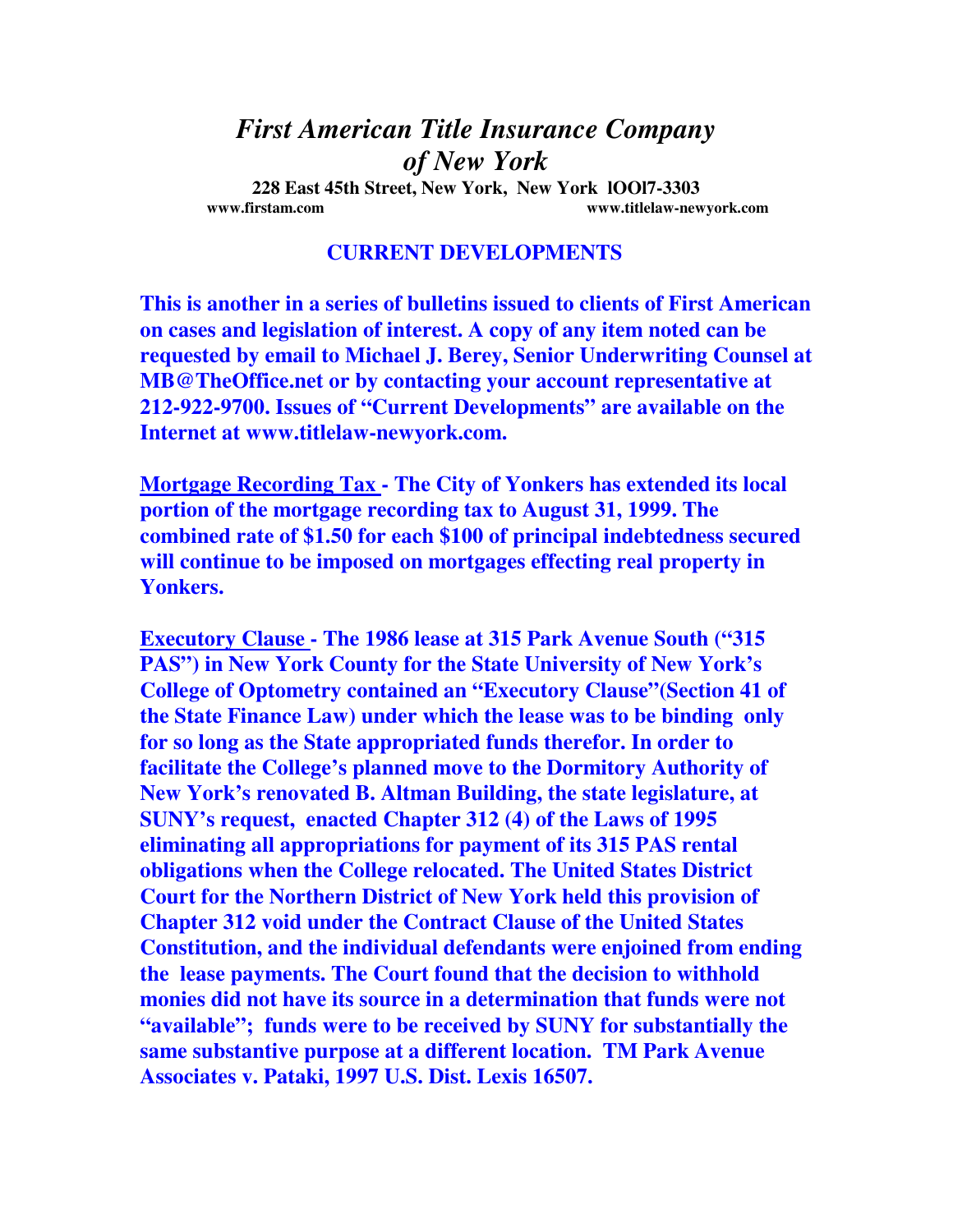**FIRREA - A tax deed delivered after commencement of a FDIC receivership for a pre - receivership real estate tax lien was held void against the Beal Bank, to which the FDIC's assigned a mortgage on the subject premises after the tax deed, under Section 1825 (b)(2) of the Financial Institutions Reform, Recovery and Enforcement Act, which provides that property of the FDIC is not subject to sale without its consent. The FDIC's assignee was held to have succeeded to the rights and obligations of the FDIC, including liability for the amount of the tax lien under 12 U.S.C. Sec. 1825(b)(1). Beal Bank, FSB, as Assignee of the Federal Deposit Insurance Company as Receiver of Dollar Dry Dock Bank v. Nassau County, 973 F. Supp. 130 (EDNY, August 5, 1997)** 

**Foreclosures - The Civil Court, Housing Part, Kings County has held that a foreclosure proceeding does not involve the rent stabilized or rent control status of a tenants, and such tenants retain the protection of the applicable rent regulation statutes. GCM Corp. v. Johnson was reported in the New York Law Journal on November 5, 1997** 

**Foreign Terrorist Organizations ("FTO") - Section 302 of the Antiterrorism and Effective Death Penalty Act of 1996 requires a financial institution (defined to include banks, insurance companies, and "persons engaged in real estate closings or settlements") to block all funds in which a FTO or its agent has an interest. The Office of Foreign Assets Control ("OFAC") must be notified within ten days of the blocking of funds. Failure to comply may result in imposition of a civil penalty of the greater of \$50,0000 or twice the amount that should have been blocked. A list of FTOs subject to these requirements is available on the Internet at http://www.ustreas.gov/treasury/services/ fac/fac.html or by faxback at 202-622-0077.** 

**Mechanics Liens - A mechanics lien was ordered vacated by the Supreme Court, Suffolk County for the failure to serve pursuant to Lien Law, Section 11 a copy of the lien within thirty days of its filing on**